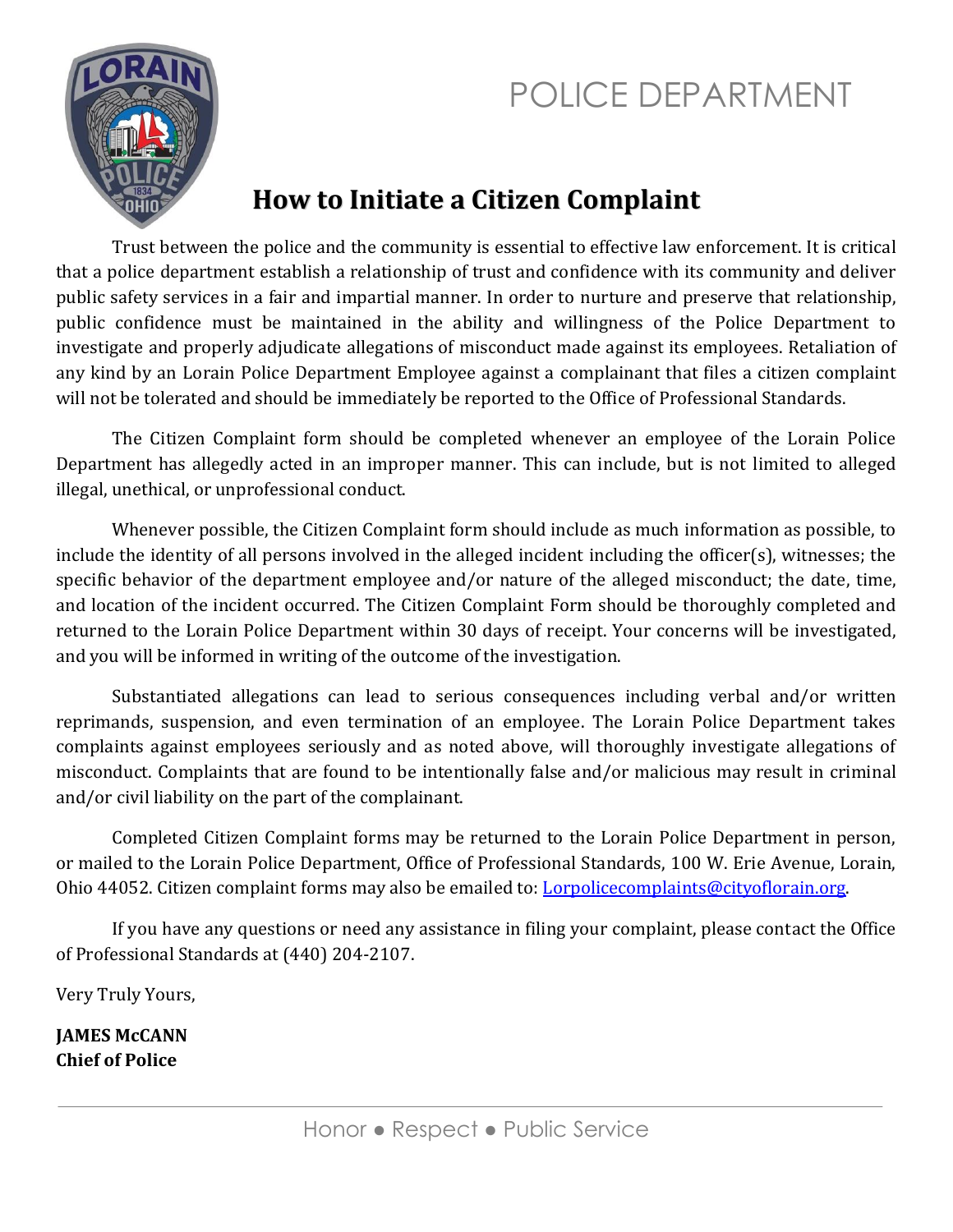

### **LORAIN POLICE DEPARTMENT CITIZEN COMPLAINT FORM**

**OFFICE OF PROFESSIONAL STANDARDS**

**100 WEST ERIE AVENUE ● LORAIN, OHIO 44052 PHONE: (440) 204-2107 ● FAX (440) 204-2557**

**E-MAIL: LORPOLICECOMPLAINTS@CITYOFLORAIN.ORG**

| <b>EMPLOYEE COMPLAINT</b>                                                                                                                                                                                                                                                                                                                                                                                                                                                                                                                                                                                                                                                                                                              |       | DEPARTMENT COMPLAINT    |                                                     | <b>LPD INCIDENT#</b> |                       |  |
|----------------------------------------------------------------------------------------------------------------------------------------------------------------------------------------------------------------------------------------------------------------------------------------------------------------------------------------------------------------------------------------------------------------------------------------------------------------------------------------------------------------------------------------------------------------------------------------------------------------------------------------------------------------------------------------------------------------------------------------|-------|-------------------------|-----------------------------------------------------|----------------------|-----------------------|--|
| <b>COMPLAINANT INFORMATION</b>                                                                                                                                                                                                                                                                                                                                                                                                                                                                                                                                                                                                                                                                                                         |       |                         |                                                     |                      |                       |  |
| DATE:                                                                                                                                                                                                                                                                                                                                                                                                                                                                                                                                                                                                                                                                                                                                  | TIME: |                         | REPORTING PARTY NAME:<br>$\Box$ ANONYMOUS           |                      |                       |  |
| <b>ADDRESS:</b>                                                                                                                                                                                                                                                                                                                                                                                                                                                                                                                                                                                                                                                                                                                        |       |                         | SOCIAL SECURITY NUMBER:                             |                      | <b>DATE OF BIRTH:</b> |  |
| PRIMARY PHONE:                                                                                                                                                                                                                                                                                                                                                                                                                                                                                                                                                                                                                                                                                                                         |       |                         | <b>E-MAIL ADDRESS:</b>                              |                      |                       |  |
| <b>NATURE OF COMPLAINT:</b>                                                                                                                                                                                                                                                                                                                                                                                                                                                                                                                                                                                                                                                                                                            |       |                         | DATE OF INCIDENT:                                   |                      | TIME OF INCIDENT:     |  |
| <b>LOCATION OF INCIDENT:</b>                                                                                                                                                                                                                                                                                                                                                                                                                                                                                                                                                                                                                                                                                                           |       |                         | EMPLOYEE(S) INVOLVED: (Names, Badge #s, Cruiser #s) |                      |                       |  |
| <b>WITNESS NAME:</b>                                                                                                                                                                                                                                                                                                                                                                                                                                                                                                                                                                                                                                                                                                                   |       | <b>WITNESS ADDRESS:</b> |                                                     |                      | <b>WITNESS PHONE:</b> |  |
| <b>WITNESS NAME:</b>                                                                                                                                                                                                                                                                                                                                                                                                                                                                                                                                                                                                                                                                                                                   |       | <b>WITNESS ADDRESS:</b> |                                                     |                      | WITNESS PHONE:        |  |
| The following demographic information is voluntary and not required. However it may assist with identifying potential patterns and/or<br>trends:<br>Gender: O Male O Female<br>Race/Ethnicity: ○ American Indian/Alaska Native ○ Asian ○ Black/African American<br>O Other O Hispanic/Latino O Native Hawaiian/Pacific Islander O White/Caucasian<br>O Other<br>Do you have a disability in accordance with the Americans with Disabilities Act (ADA)? $\circ$ Yes<br>$\circ$ No<br>Were you arrested: $\circ$ No $\circ$ Yes If yes, for what reason?<br>Did you require medical attention? $\circ$ No $\circ$ Yes If yes, what medical facility?<br><b>Will vou sign a medical release form</b> ? $\circ$ No $\circ$ Yes $\circ$ N/A |       |                         |                                                     |                      |                       |  |
| NARRATIVE: (In your own words, explain WHAT happened, WHERE and WHO was involved.)                                                                                                                                                                                                                                                                                                                                                                                                                                                                                                                                                                                                                                                     |       |                         |                                                     |                      |                       |  |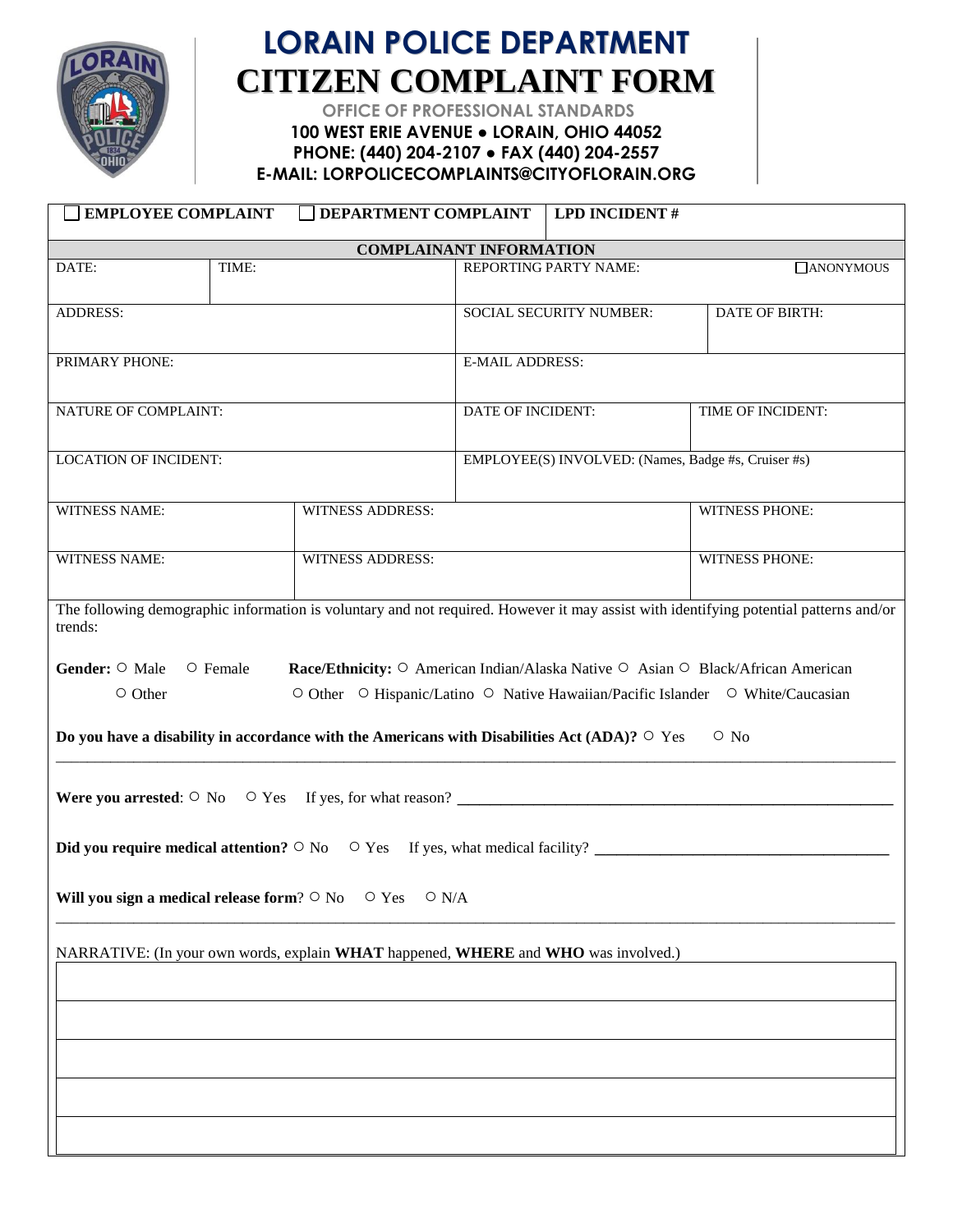

## **LORAIN POLICE DEPARTMENT CITIZEN COMPLAINT FORM**

**OFFICE OF PROFESSIONAL STANDARDS 100 WEST ERIE AVENUE ● LORAIN, OHIO 44052 PHONE: (440) 204-2107 ● FAX (440) 204-2557 E-MAIL: LORPOLICECOMPLAINTS@CITYOFLORAIN.ORG**

| (Continue on back or attach additional pages if necessary)                                                                                                                                                                                                                                                                                                                                                                                                                                                                                                                                                                                                                                                                                                                                 |                                                                                                                                                                 |                                              |  |  |
|--------------------------------------------------------------------------------------------------------------------------------------------------------------------------------------------------------------------------------------------------------------------------------------------------------------------------------------------------------------------------------------------------------------------------------------------------------------------------------------------------------------------------------------------------------------------------------------------------------------------------------------------------------------------------------------------------------------------------------------------------------------------------------------------|-----------------------------------------------------------------------------------------------------------------------------------------------------------------|----------------------------------------------|--|--|
| Completed forms can be faxed, mailed or e-mailed<br>to:                                                                                                                                                                                                                                                                                                                                                                                                                                                                                                                                                                                                                                                                                                                                    | <b>Lorain Police Department</b><br><b>Office of Professional Standards</b><br>100 W. Erie Avenue, Lorain, Ohio 44052<br>Phone: (440) 204-2107 • FAX: (440) 2557 | E-mail: LORPOLICECOMPLAINTS@CITYOFLORAIN.ORG |  |  |
| Ohio Revised Code 2921.15 (B) "No person shall knowingly file a complaint against a peace officer that alleges that the peace officer<br>engaged in misconduct in the performance of the officer's duties if the person knows that the allegations are false. Violation of this<br>section is a misdemeanor of the 1 <sup>st</sup> degree." I understand that by signing this complaint, that if a subsequent investigation determines<br>that I knowingly made false allegations of misconduct against a peace officer, I may be prosecuted criminally.<br>I certify that the forgoing statement is true and correct and that no threats, promises or inducements have been made to me regarding<br>my statement / complaint (If under age 18, signature of parent or guardian required): |                                                                                                                                                                 |                                              |  |  |
| Reporting Party Signature                                                                                                                                                                                                                                                                                                                                                                                                                                                                                                                                                                                                                                                                                                                                                                  | Req                                                                                                                                                             | $\Gamma$ ate                                 |  |  |

| <b>Reporting Party Signature:</b> | Received by: | Date: |
|-----------------------------------|--------------|-------|
|                                   |              |       |
|                                   |              |       |
|                                   |              |       |
|                                   |              |       |
|                                   |              |       |